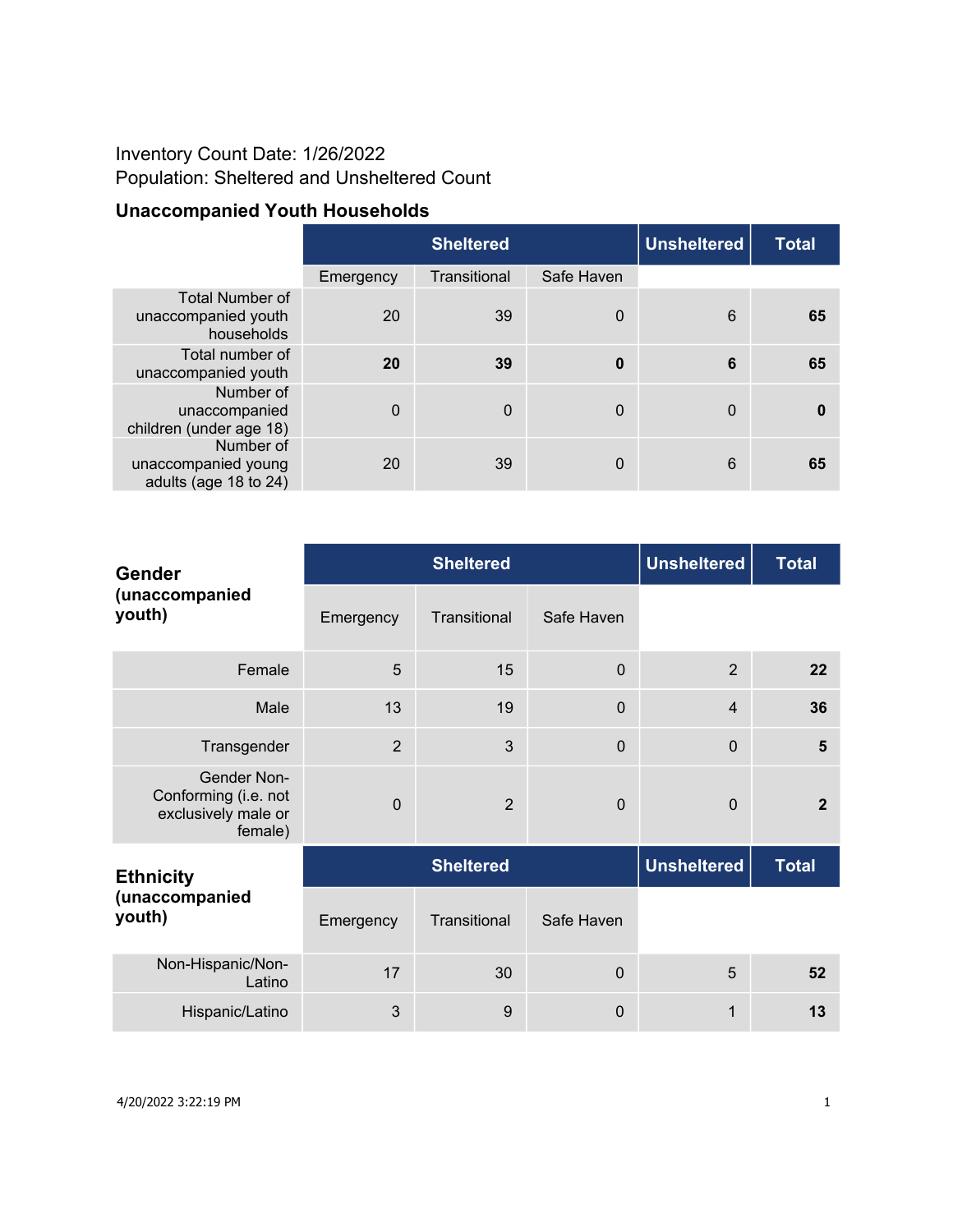Point-in-Time Count IL-514 DuPage County CoC (2022)

| Race<br>(unaccompanied<br>youth)                    |           | <b>Sheltered</b> | <b>Unsheltered</b> | <b>Total</b>   |              |
|-----------------------------------------------------|-----------|------------------|--------------------|----------------|--------------|
|                                                     | Emergency | Transitional     | Safe Haven         |                |              |
| White                                               | 9         | 17               | $\Omega$           | 3              | 29           |
| <b>Black or African-</b><br>American                | 9         | 13               | $\mathbf{0}$       | 3              | 25           |
| Asian                                               |           | 1                | 0                  | $\Omega$       | $\mathbf{2}$ |
| American Indian or<br>Alaska Native                 | $\Omega$  | $\mathbf 0$      | $\mathbf{0}$       | $\overline{0}$ | $\mathbf{0}$ |
| Native Hawaiian or<br><b>Other Pacific Islander</b> | $\Omega$  | 1                | $\Omega$           | $\overline{0}$ |              |
| <b>Multiple Races</b>                               |           | 7                | 0                  | 0              | 8            |

| <b>Chronically</b><br><b>Homeless</b> |           | <b>Sheltered</b> | Unsheltered   | <b>Total</b> |  |
|---------------------------------------|-----------|------------------|---------------|--------------|--|
| (unaccompanied<br>youth)              | Emergency | Transitional     | Safe<br>Haven |              |  |
| Total number of persons               |           |                  |               |              |  |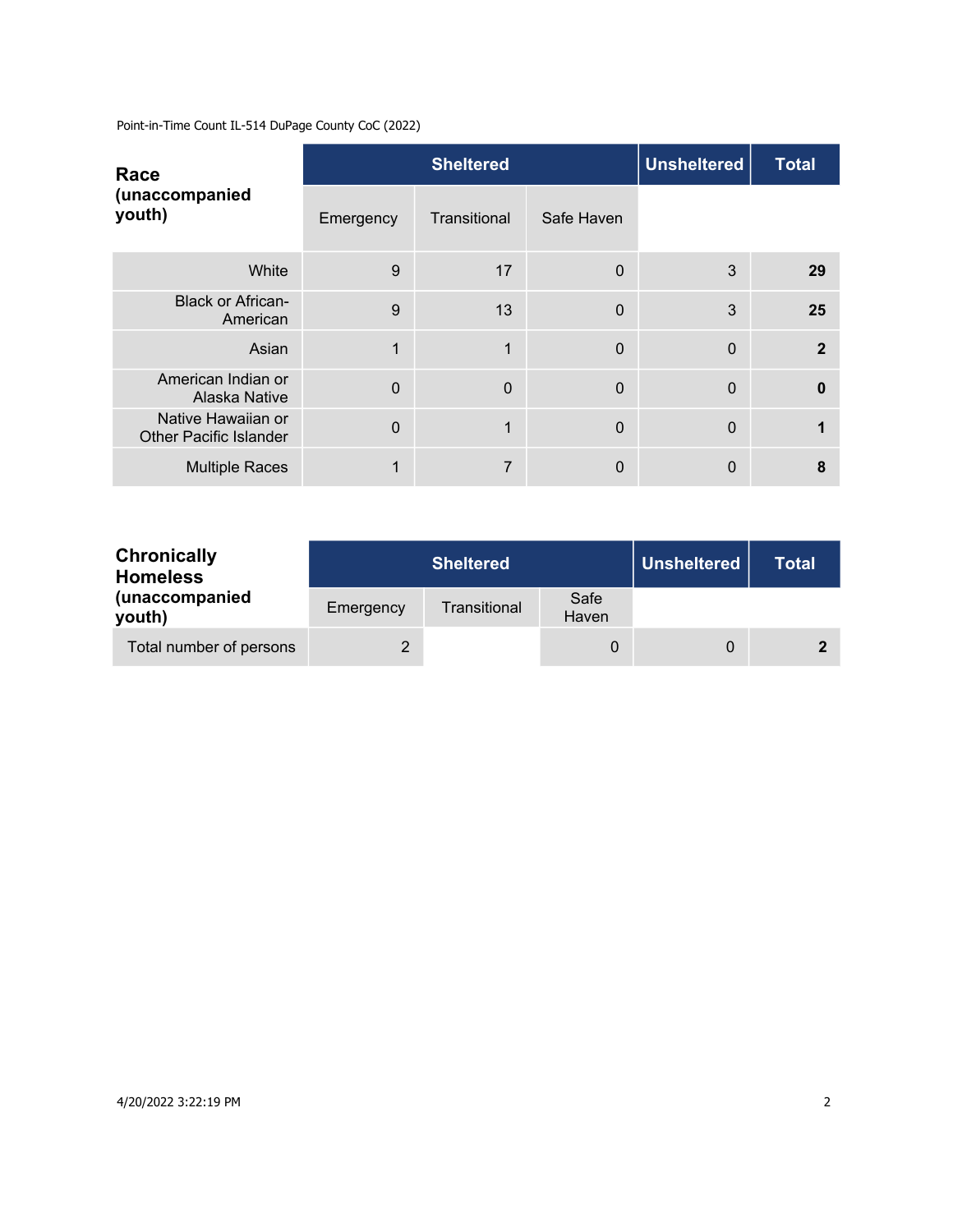## Inventory Count Date: 1/26/2022 Population: Sheltered and Unsheltered Count

|                                                                                                                | <b>Sheltered</b> |              | <b>Unsheltered</b> | <b>Total</b> |
|----------------------------------------------------------------------------------------------------------------|------------------|--------------|--------------------|--------------|
|                                                                                                                | Emergency        | Transitional |                    |              |
| Total number of parenting<br>youth households                                                                  | $\mathbf 0$      | 11           | $\mathbf 0$        | 11           |
| Total number of persons in<br>parenting youth households                                                       | $\mathbf 0$      | 23           | $\bf{0}$           | 23           |
| <b>Total Parenting Youth (youth</b><br>parents only)                                                           | $\mathbf 0$      | 11           | $\bf{0}$           | 11           |
| <b>Total Children in Parenting</b><br>Youth Households                                                         | $\mathbf 0$      | 12           | $\mathbf 0$        | 12           |
| Number of parenting youth<br>(under age 18)                                                                    | $\mathbf 0$      | $\mathbf 0$  | $\overline{0}$     | $\mathbf 0$  |
| Children in households with<br>parenting youth under age<br>18 (children under age 18<br>with parent under 18) | $\Omega$         | $\mathbf 0$  | $\mathbf 0$        | $\bf{0}$     |
| Number of parenting youth<br>(age 18 to 24)                                                                    | $\mathbf 0$      | 11           | $\mathbf 0$        | 11           |
| Children in households with                                                                                    |                  |              |                    |              |

## **Parenting Youth Households**

parenting youth age 18 to 24 (children under age 18 with parents under age 25)

0 12 0 **12**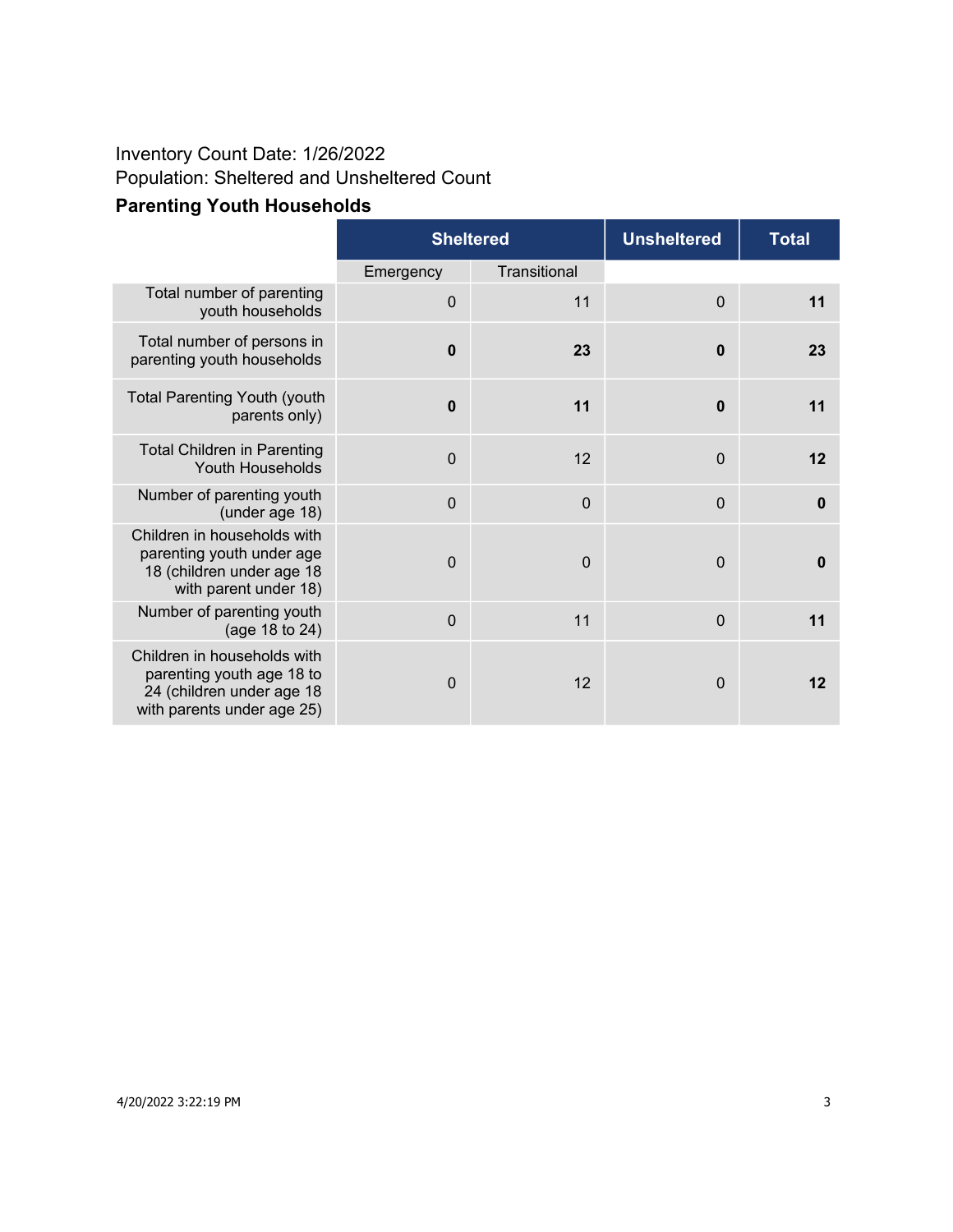Point-in-Time Count IL-514 DuPage County CoC (2022)

| <b>Gender</b><br>(parenting youth)                                       |             | <b>Sheltered</b> | <b>Unsheltered</b> | <b>Total</b> |
|--------------------------------------------------------------------------|-------------|------------------|--------------------|--------------|
|                                                                          | Emergency   | Transitional     |                    |              |
| Female                                                                   | $\mathbf 0$ | 11               | $\mathbf 0$        | 11           |
| Male                                                                     | $\Omega$    | $\mathbf 0$      | $\mathbf 0$        | $\bf{0}$     |
| Transgender                                                              | $\Omega$    | $\mathbf 0$      | $\mathbf 0$        | $\mathbf{0}$ |
| <b>Gender Non-Conforming</b><br>(i.e. not exclusively male or<br>female) | $\Omega$    | $\overline{0}$   | 0                  | 0            |

| <b>Ethnicity</b><br>(parenting youth) | <b>Sheltered</b> |              | <b>Unsheltered</b> | <b>Total</b> |
|---------------------------------------|------------------|--------------|--------------------|--------------|
|                                       | Emergency        | Transitional |                    |              |
| Non-Hispanic/Non-Latino               | $\mathbf 0$      | 8            | 0                  | 8            |
| Hispanic/Latino                       | $\mathbf 0$      | 3            | 0                  |              |

| Race<br>(parenting youth)                    |           | <b>Sheltered</b> | <b>Unsheltered</b> | <b>Total</b> |
|----------------------------------------------|-----------|------------------|--------------------|--------------|
|                                              | Emergency | Transitional     |                    |              |
| White                                        | $\Omega$  | 8                | $\mathbf 0$        | 8            |
| <b>Black or African-American</b>             | $\Omega$  | 3                | $\overline{0}$     | 3            |
| Asian                                        | $\Omega$  | $\Omega$         | $\mathbf 0$        | $\Omega$     |
| American Indian or Alaska<br><b>Native</b>   | $\Omega$  | $\Omega$         | $\mathbf 0$        | $\bf{0}$     |
| Native Hawaiian or Other<br>Pacific Islander | $\Omega$  | $\overline{0}$   | $\mathbf{0}$       | $\Omega$     |
| <b>Multiple Races</b>                        | $\Omega$  | 0                | 0                  | 0            |